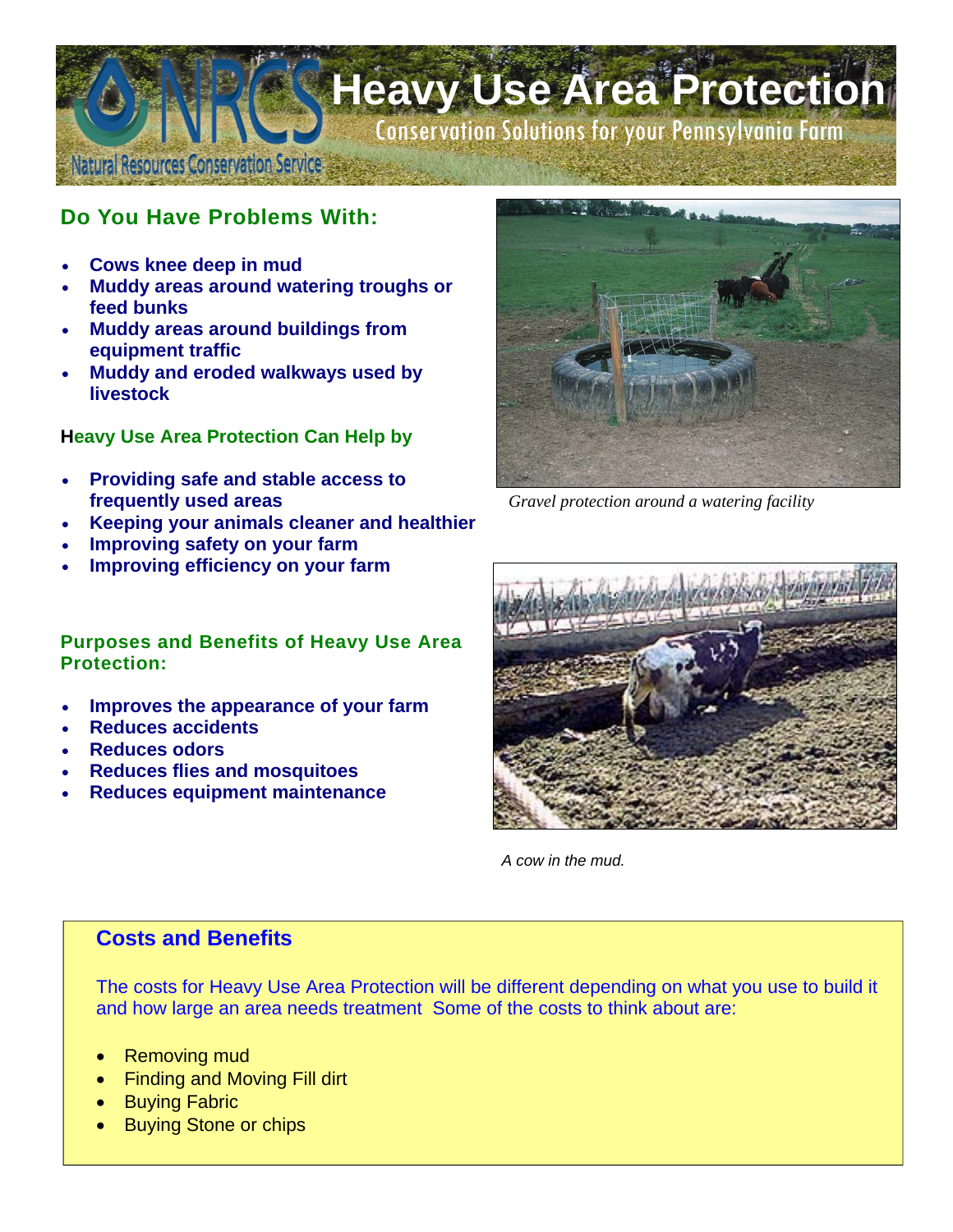# **Heavy Use Area Protection**

## **How to Install the Practice:**

A heavy use area is protected by first removing all the mud and muck then replacing it with something that will last for a long time such as gravel or clam shells. A layer of filter fabric placed on the ground before you place the gravel or shells will help to keep it clean. (Filter fabric is a light weight cloth made out of plastic that has very small openings which allows water, but not soil to pass through it.)

You can sometimes correct problems by changing the way you manage your operation. For example you can change the travel lanes used by your tractor and other equipment when you see mud beginning to appear, or you can block animal walkways so that they will walk in other areas. You can eliminate a muddy area around watering facilities in your pasture by using a portable watering trough and moving it to a new location often. You can also eliminate muddy areas by fencing the animals out temporarily while the area is re-graded, seeded and mulched, and allowed to grow. Later you can allow the animals back to this area, being careful not to allow them to stay too long or in wet weather.

Mud is often associated with wetlands. Work with the NRCS office to make sure wetland rules are not violated when you clean up a muddy mess.



*An area needing heavy use area protection.*

# **Other Benefits:**

- **Reduced erosion**
- **Improved water quality**
- Less time spent pulling stuck **animals and equipment out of the mud.**



*A wood chip path*

#### **Protection using pavement.**

If you have an area on your farm where heavy trucks make frequent visits, or areas that need to be scraped to remove manure or other materials, paving may be the best solution. Materials such as concrete, asphalt, soil cement, fly ash and paving blocks can be used for paving.

To install paving you need to get rid of the mud and add some gravel to make a base.

If you use concrete, you will need to have forms constructed, woven wire steel reinforcement and expansion joints. Make the edges where heavy trucks will enter thicker to prevent cracks.

Asphalt is not as durable as concrete, but its cheaper and faster to install. An asphalt contractor will be needed to install the asphalt.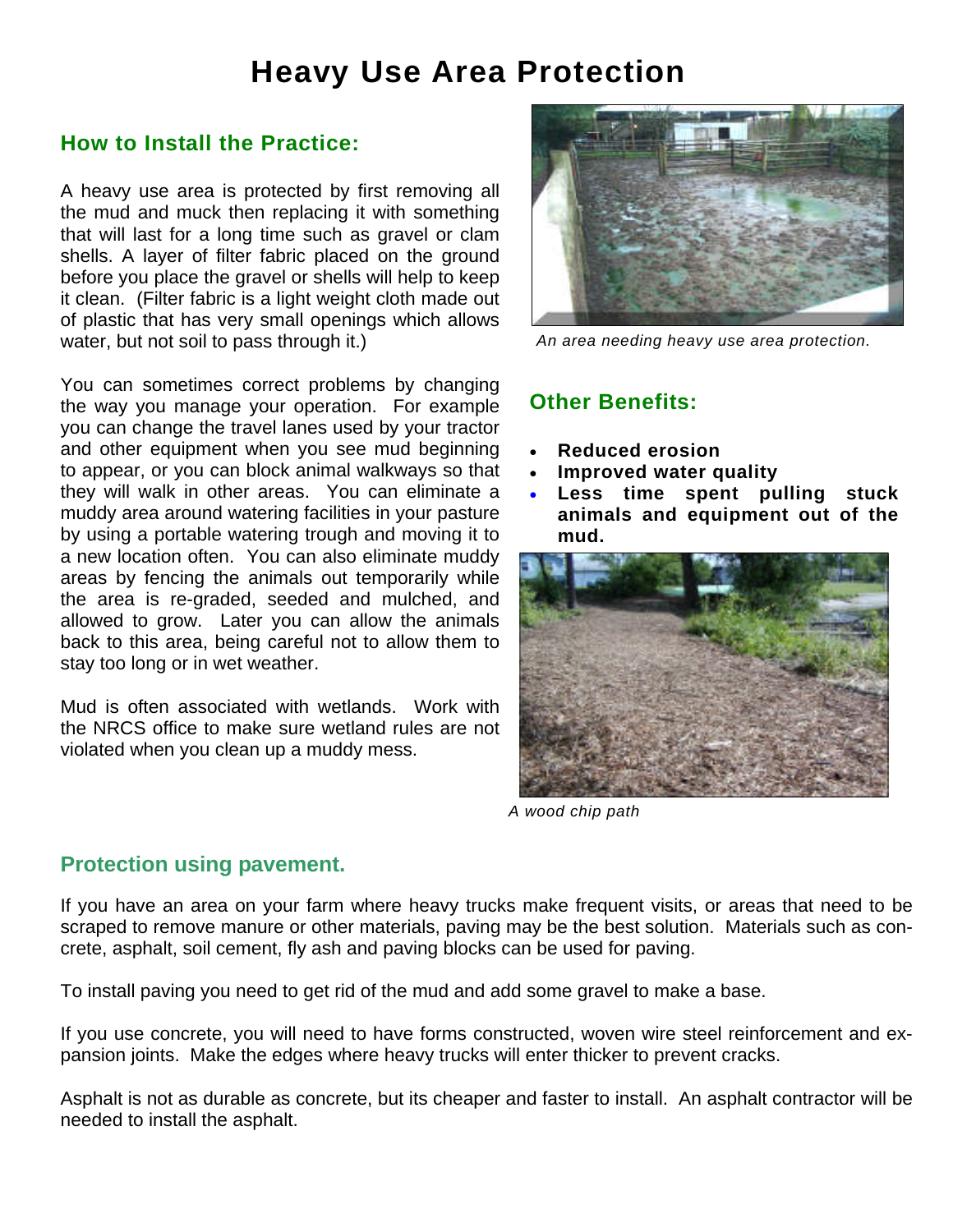# **Heavy Use Area Protection**

# **Other Materials:**

Soil cement and fly ash can both be used to make pavements that are cheaper to build although they are not as durable as concrete or asphalt. Soil cement is made by mixing Portland cement with soil and compacting. It will harden to make a fairly durable surface.

If your farm is near a coal fired power plant, fly ash may be available at a low cost. Fly ash can be used to form a paved surface when properly prepared. Typically fly ash is mixed with sand and water in a cement mixer and poured into forms and allowed to harden, which may take a few weeks. Fly ash pavement is more likely to crack than concrete, and is more easily damaged by scraping.



**Scraping manure from a paved area** A portable watering tank

# **How to Maintain the Practice:**

Heavy use areas should be checked regularly to repair any problems that occur.

- Areas using vegetation for protection should be mowed periodically
- Fertilize and lime yearly
- Move portable water troughs often
- Move fences when mud appears
- Add gravel or wood chips when needed
- Check pavement for cracks and repair them
- Fill pot holes before they get big.